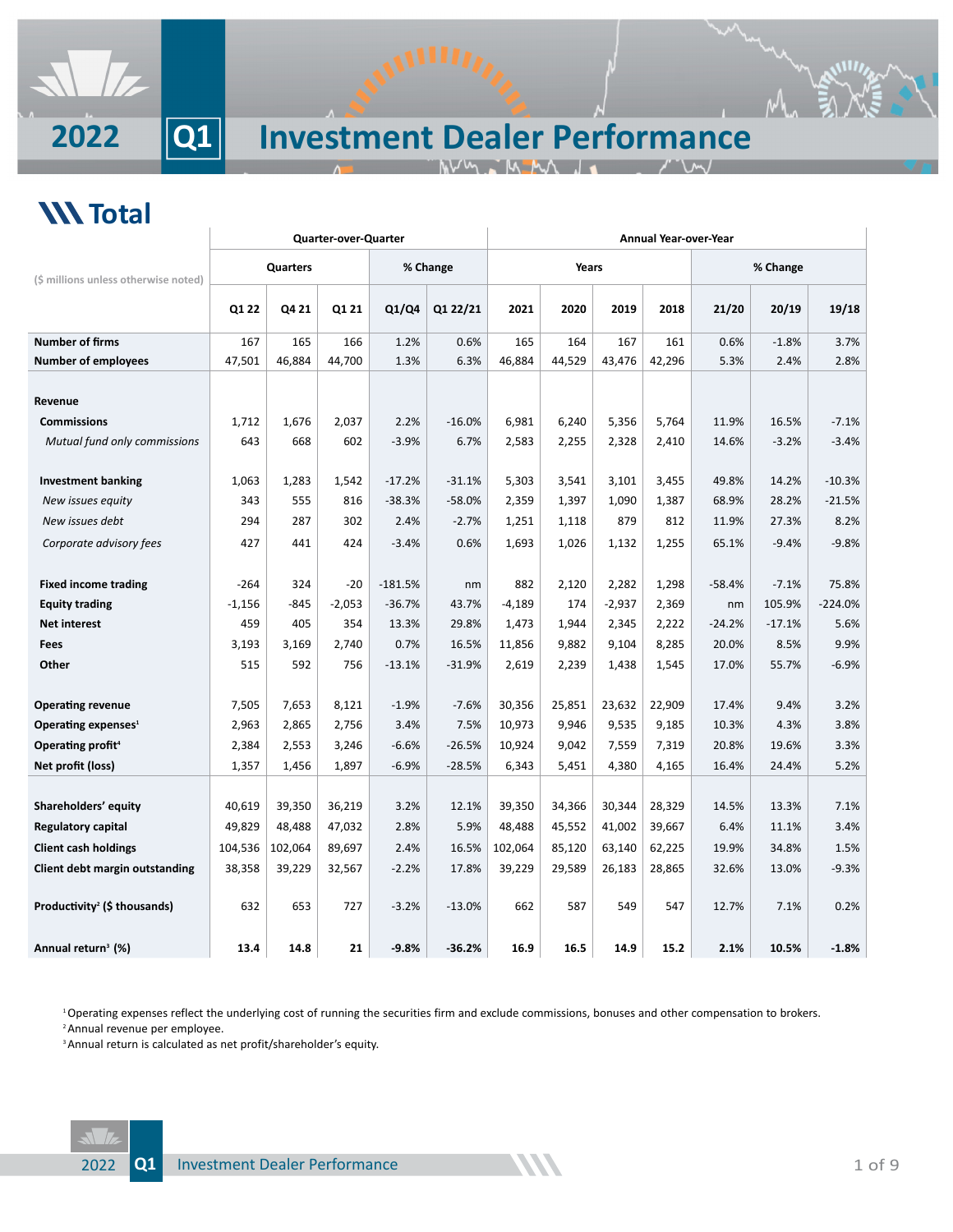#### **IN Integrated Firms**

Firms that are national in scope and have extensive retail and institutional operations; includes dealers of the six major chartered banks.

|                                          | <b>Quarter-over-Quarter</b> |          |          |           |          |          | Annual Year-over-Year |          |        |          |          |           |  |  |
|------------------------------------------|-----------------------------|----------|----------|-----------|----------|----------|-----------------------|----------|--------|----------|----------|-----------|--|--|
| (\$ millions unless otherwise noted)     |                             | Quarters |          |           | % Change |          | Years                 |          |        |          | % Change |           |  |  |
|                                          | Q1 22                       | Q4 21    | Q1 21    | Q1/Q4     | Q1 22/21 | 2021     | 2020                  | 2019     | 2018   | 21/20    | 20/19    | 19/18     |  |  |
| <b>Number of firms</b>                   | 10                          | 10       | 10       | 0.0%      | 0.0%     | 10       | 10                    | 10       | 10     | 0.0%     | 0.0%     | 0.0%      |  |  |
| <b>Number of employees</b>               | 29,248                      | 28,900   | 27,487   | 1.2%      | 6.4%     | 28,900   | 27,034                | 26,640   | 26,191 | 6.9%     | 1.5%     | 1.7%      |  |  |
|                                          |                             |          |          |           |          |          |                       |          |        |          |          |           |  |  |
| Revenue                                  |                             |          |          |           |          |          |                       |          |        |          |          |           |  |  |
| <b>Commissions</b>                       | 1,108                       | 1,067    | 1,299    | 3.9%      | $-14.7%$ | 4,452    | 4,081                 | 3,550    | 3,803  | 9.1%     | 14.9%    | $-6.6%$   |  |  |
| Mutual fund only commissions             | 434                         | 454      | 409      | $-4.4%$   | 6.3%     | 1,762    | 1,537                 | 1,608    | 1,685  | 14.6%    | $-4.4%$  | $-4.6%$   |  |  |
|                                          |                             |          |          |           |          |          |                       |          |        |          |          |           |  |  |
| <b>Investment banking</b>                | 753                         | 809      | 964      | $-6.9%$   | $-21.9%$ | 3,389    | 2,416                 | 2,200    | 2,390  | 40.3%    | 9.8%     | $-7.9%$   |  |  |
| New issues equity                        | 248                         | 373      | 511      | $-33.6%$  | $-3.0%$  | 1,539    | 899                   | 800      | 895    | 71.3%    | 12.3%    | $-10.6%$  |  |  |
| New issues debt                          | 230                         | 208      | 240      | 10.6%     | $-8.2%$  | 958      | 879                   | 711      | 652    | 8.9%     | 23.7%    | 9.1%      |  |  |
| Corporate advisory fees                  | 275                         | 228      | 213      | 20.9%     | 29.5%    | 892      | 638                   | 689      | 843    | 39.8%    | $-7.3%$  | $-18.3%$  |  |  |
|                                          |                             |          |          |           |          |          |                       |          |        |          |          |           |  |  |
| <b>Fixed income trading</b>              | $-125$                      | 463      | 0        | $-127.0%$ | nm       | 1,068    | 1,816                 | 1,916    | 1,027  | $-41.2%$ | $-5.2%$  | 86.6%     |  |  |
| <b>Equity trading</b>                    | $-1,627$                    | $-1,351$ | $-2,667$ | $-20.5%$  | 39.0%    | $-5,936$ | 705                   | $-3,209$ | 2,202  | nm       | 122.0%   | $-245.7%$ |  |  |
| <b>Net interest</b>                      | 378                         | 331      | 296      | 14.0%     | 27.4%    | 1,235    | 1,748                 | 1,972    | 1,871  | $-29.3%$ | $-11.4%$ | 5.4%      |  |  |
| <b>Fees</b>                              | 2,496                       | 2,467    | 2,123    | 1.2%      | 17.6%    | 9,232    | 7,734                 | 7,183    | 6,462  | 19.4%    | 7.7%     | 11.2%     |  |  |
| Other                                    | 285                         | 322      | 482      | $-11.5%$  | $-40.8%$ | 1,546    | 1,294                 | 847      | 948    | 19.5%    | 52.8%    | $-10.7%$  |  |  |
| <b>Operating revenue</b>                 | 5,457                       | 5,438    | 5,625    | 0.4%      | $-3.0%$  | 21,473   | 18,590                | 17,584   | 16,795 | 15.5%    | 5.7%     | 4.7%      |  |  |
| Operating expenses <sup>1</sup>          | 2,011                       | 1,956    | 1,850    | 2.8%      | 8.7%     | 7,419    | 6,857                 | 6,646    | 6,383  | 8.2%     | 3.2%     | 4.1%      |  |  |
| Operating profit <sup>4</sup>            | 1,960                       | 1,958    | 2,373    | 0.1%      | $-17.4%$ | 8,340    | 7,030                 | 6,291    | 5,898  | 18.6%    | 11.7%    | 6.7%      |  |  |
| Net profit (loss)                        | 1,167                       | 1,160    | 1,440    | 0.6%      | $-19.0%$ | 5,119    | 4,428                 | 3,883    | 3,587  | 15.6%    | 14.0%    | 8.2%      |  |  |
|                                          |                             |          |          |           |          |          |                       |          |        |          |          |           |  |  |
| Shareholders' equity                     | 31,990                      | 30,821   | 28,286   | 3.8%      | 13.1%    | 30,821   | 26.844                | 24,126   | 22,708 | 14.8%    | 11.3%    | 6.2%      |  |  |
| <b>Regulatory capital</b>                | 37,209                      | 35,981   | 35,124   | 3.4%      | 5.9%     | 35,981   | 33,561                | 31,035   | 30,939 | 7.2%     | 8.1%     | 0.3%      |  |  |
| <b>Client cash holdings</b>              | 86,235                      | 84,464   | 74,135   | 2.1%      | 16.3%    | 84,464   | 70,439                | 53,670   | 52,809 | 19.9%    | 31.2%    | 1.6%      |  |  |
|                                          |                             |          |          |           |          |          |                       |          |        |          |          |           |  |  |
| Productivity <sup>2</sup> (\$ thousands) | 746                         | 753      | 819      | $-0.8%$   | $-8.8%$  | 761      | 692                   | 665      | 647    | 9.9%     | 4.1%     | 2.7%      |  |  |
| Annual return <sup>3</sup> (%)           | 14.6                        | 15.1     | 20       | $-3.1%$   | $-28.3%$ | 17.4     | 16.9                  | 16.7     | 16.4   | 2.8%     | 1.2%     | 2.1%      |  |  |

1 Operating expenses reflect the underlying cost of running the securities firm and exclude commissions, bonuses and other compensation to brokers.

2 Annual revenue per employee.

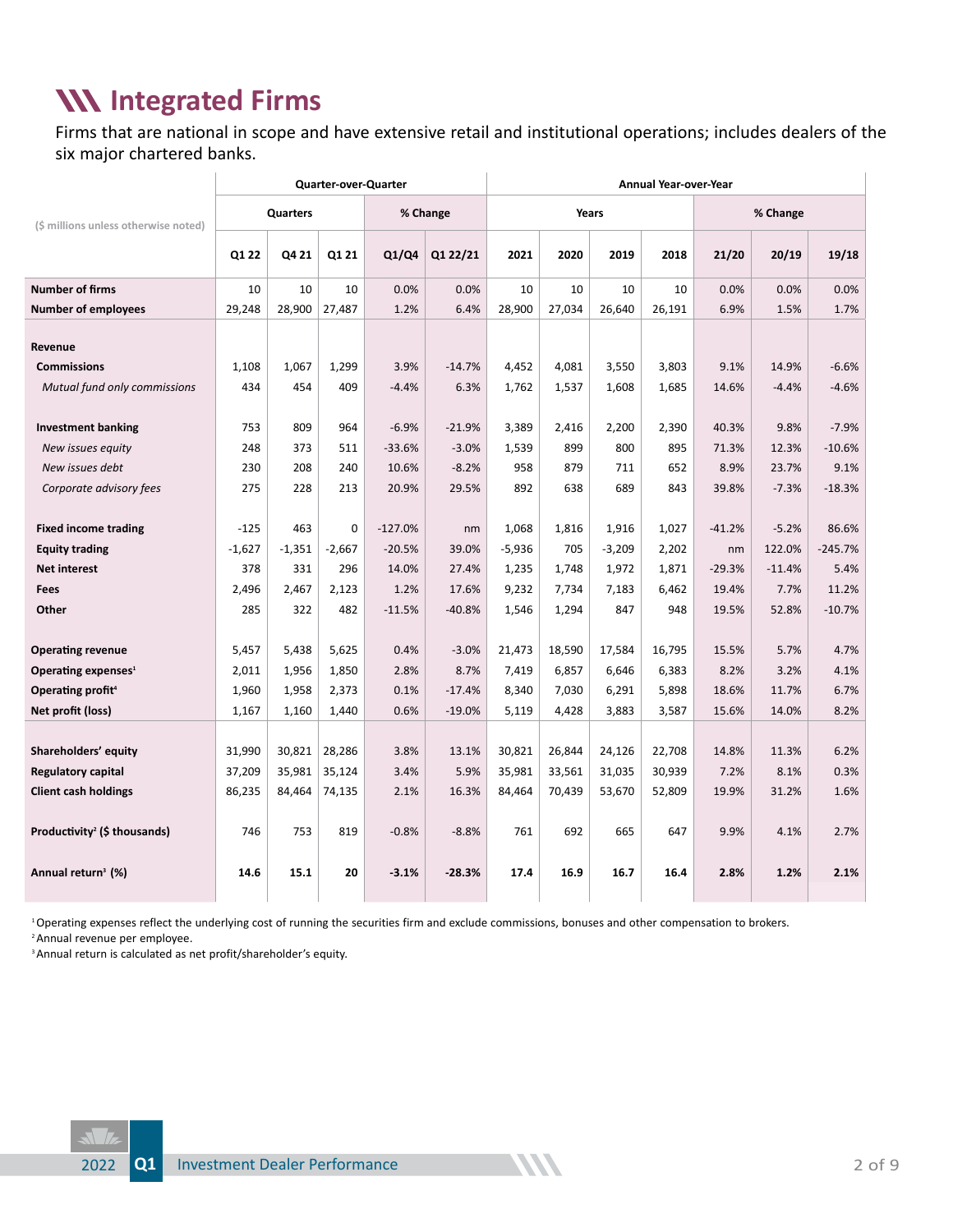### **Institutional Firms**

Firms that generate most of their revenues from servicing institutional clients or through capital market operations.

|                                                             | Quarter-over-Quarter |            |            |                  |                     |                | <b>Annual Year-over-Year</b> |                |                |               |               |                 |  |  |
|-------------------------------------------------------------|----------------------|------------|------------|------------------|---------------------|----------------|------------------------------|----------------|----------------|---------------|---------------|-----------------|--|--|
| (\$ millions unless otherwise noted)                        |                      | Quarters   |            |                  | % Change            |                | Years                        |                |                |               | % Change      |                 |  |  |
|                                                             | Q1 22                | Q4 21      | Q1 21      | Q1/Q4            | Q1 22/21            | 2021           | 2020                         | 2019           | 2018           | 21/20         | 20/19         | 19/18           |  |  |
| <b>Number of firms</b>                                      | 63                   | 63         | 63         | 0.0%             | 0.0%                | 63             | 62                           | 64             | 60             | 1.6%          | $-3.1%$       | 6.7%            |  |  |
| <b>Number of employees</b>                                  | 2,173                | 2,172      | 2,094      | 0.0%             | 3.8%                | 2,172          | 2,128                        | 2,260          | 2,281          | 2.1%          | $-5.8%$       | $-0.9%$         |  |  |
|                                                             |                      |            |            |                  |                     |                |                              |                |                |               |               |                 |  |  |
| Revenue                                                     |                      |            |            |                  |                     |                |                              |                |                |               |               |                 |  |  |
| <b>Commissions</b>                                          | 120                  | 111        | 135        | 8.2%             | $-10.9%$            | 450            | 471                          | 398            | 504            | $-4.3%$       | 18.2%         | $-21.0%$        |  |  |
| <b>Investment banking</b>                                   | 218                  | 350        | 405        | $-37.8%$         | $-46.2%$            | 1,384          | 788                          | 632            | 759            | 75.7%         | 24.7%         | $-16.8%$        |  |  |
| New issues equity                                           | 38                   | 102        | 173        | $-63.0%$         | $-78.1%$            | 474            | 292                          | 132            | 289            | 62.4%         | 121.0%        | $-54.3%$        |  |  |
| New issues debt                                             | 44                   | 59         | 36         | $-26.1%$         | 21.2%               | 191            | 147                          | 102            | 103            | 30.0%         | 44.3%         | $-0.6%$         |  |  |
| Corporate advisory fees                                     | 136                  | 189        | 196        | $-27.8%$         | $-30.4%$            | 718            | 349                          | 398            | 367            | 106.1%        | $-12.3%$      | 8.3%            |  |  |
|                                                             |                      |            |            |                  |                     |                |                              |                |                |               |               |                 |  |  |
| <b>Fixed income trading</b>                                 | $-159$               | $-148$     | $-57$      | $-7.1%$          | $-178.5%$           | $-285$         | 173                          | 292            | 188            | $-264.9%$     | $-40.8%$      | 55.5%           |  |  |
| <b>Equity trading</b>                                       | 468                  | 498        | 581        | $-6.1%$          | $-19.5%$            | 1,694          | $-562$                       | 251            | 157            | 401.7%        | $-323.4%$     | 60.1%           |  |  |
| <b>Net interest</b>                                         | $-3$                 | $-4$       | $-7$       | 26.2%            | 55.3%               | $-43$          | 17                           | 19             | 31             | $-349.3%$     | $-8.7%$       | $-38.8%$        |  |  |
| <b>Fees</b>                                                 | 49                   | 45         | 53         | 8.7%             | $-7.1%$             | 204            | 178                          | 167            | 177            | 15.0%         | 6.7%          | $-5.7%$         |  |  |
| Other                                                       | 50                   | 81         | 58         | $-38.1%$         | $-13.6%$            | 291            | 313                          | 238            | 261            | $-6.9%$       | 31.3%         | $-8.9%$         |  |  |
|                                                             |                      |            |            |                  |                     |                |                              |                |                |               |               |                 |  |  |
| <b>Operating revenue</b><br>Operating expenses <sup>1</sup> | 537<br>277           | 649<br>265 | 785<br>286 | $-17.3%$<br>4.5% | $-31.7%$<br>$-3.2%$ | 2,613<br>1,091 | 2,301<br>1,074               | 1,807<br>1,052 | 1,955<br>1,028 | 13.5%<br>1.5% | 27.3%<br>2.2% | $-7.6%$<br>2.3% |  |  |
| <b>Operating profit</b>                                     | 239                  | 349        | 453        | $-31.6%$         | $-47.3%$            | 1,379          | 1,090                        | 655            | 781            | 26.4%         | 66.5%         | $-16.1%$        |  |  |
| Net profit (loss)                                           | 110                  | 366        | 217        | $-70.0%$         | $-49.5%$            | 841            | 547                          | 223            | 276            | 53.8%         | 144.7%        | $-18.9%$        |  |  |
|                                                             |                      |            |            |                  |                     |                |                              |                |                |               |               |                 |  |  |
| Shareholders' equity                                        | 5,294                | 5,229      | 4,830      | 1.2%             | 9.6%                | 5,229          | 4,622                        | 3,893          | 3,791          | 13.1%         | 18.7%         | 2.7%            |  |  |
| <b>Regulatory capital</b>                                   | 7,835                | 7,775      | 7,427      | 0.8%             | 5.5%                | 7,775          | 7,717                        | 6,995          | 6,356          | 0.8%          | 10.3%         | 10.1%           |  |  |
| <b>Client cash holdings</b>                                 | 2,162                | 2,041      | 1,775      | 5.9%             | 21.8%               | 2,041          | 2,068                        | 1,886          | 1,937          | $-1.3%$       | 9.7%          | $-2.6%$         |  |  |
|                                                             |                      |            |            |                  |                     |                |                              |                |                |               |               |                 |  |  |
| Productivity <sup>2</sup> (\$ thousands)                    | 988                  | 1,195      | 1,500      | $-17.4%$         | $-34.2%$            | 1,214          | 1,061                        | 792            | 848            | 14.5%         | 33.9%         | $-6.6%$         |  |  |
| Annual return <sup>3</sup> (%)                              | 8.3                  | 28.0       | 18         | $-70.4%$         | -53.9%              | 16.2           | 15.7                         | 5.8            | 7.4            | 2.9%          | 170.7%        | $-21.8%$        |  |  |

1 Operating expenses reflect the underlying cost of running the securities firm and exclude commissions, bonuses and other compensation to brokers.

<sup>2</sup> Annual revenue per employee.

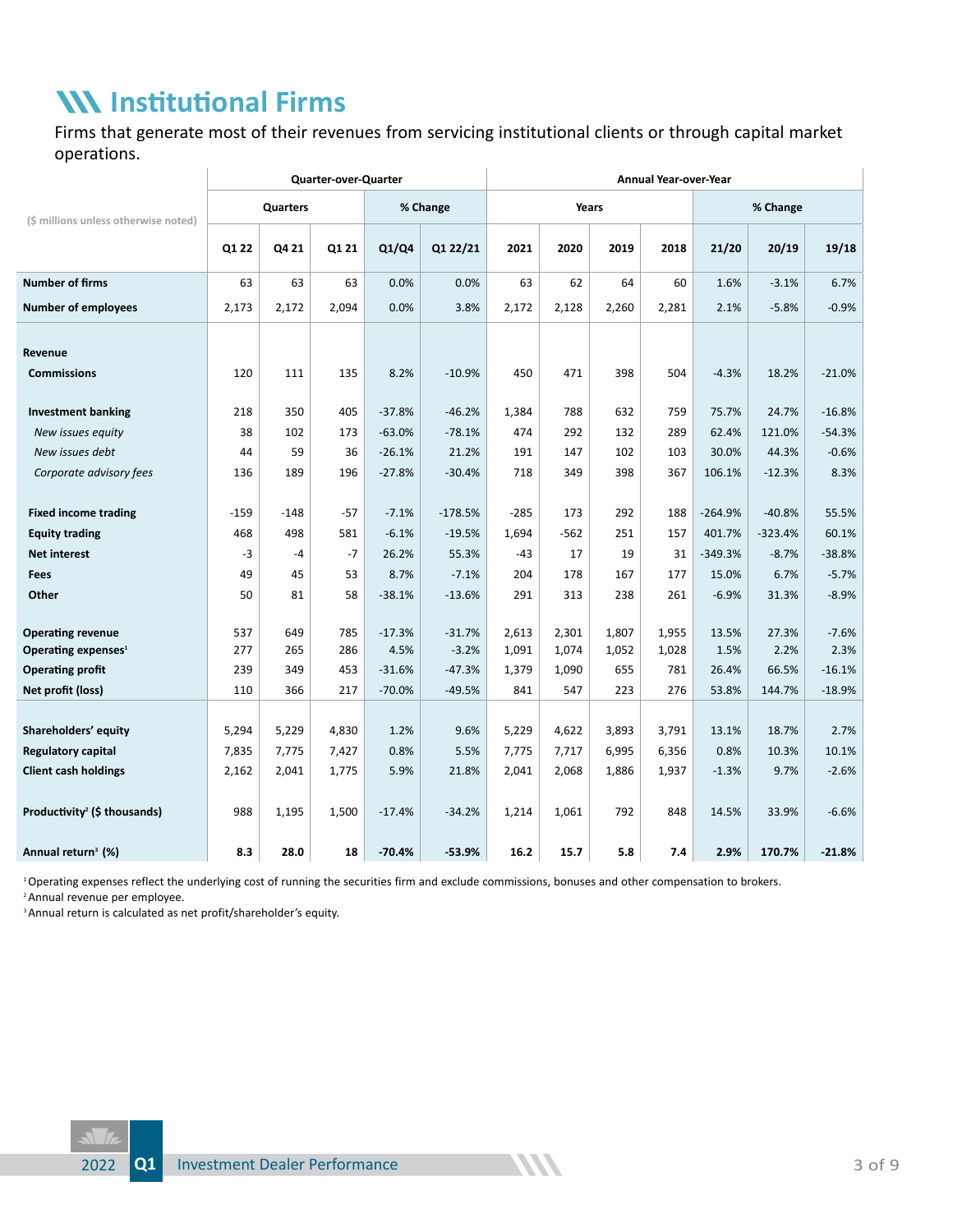#### **KN Retail Firms**

Firms that generate most of their revenues from servicing retail clients.

|                                          |        |                | <b>Quarter-over-Quarter</b> |          |          | Annual Year-over-Year |        |        |        |          |          |          |  |  |
|------------------------------------------|--------|----------------|-----------------------------|----------|----------|-----------------------|--------|--------|--------|----------|----------|----------|--|--|
| (\$ millions unless otherwise noted)     |        | Quarters       |                             |          | % Change |                       | Years  |        |        |          | % Change |          |  |  |
|                                          | Q1 22  | Q4 21          | Q1 21                       | Q1/Q4    | Q1 22/21 | 2021                  | 2020   | 2019   | 2018   | 21/20    | 20/19    | 19/18    |  |  |
| <b>Number of firms</b>                   | 94     | 92             | 93                          | 2.2%     | 1.1%     | 92                    | 92     | 93     | 91     | 0.0%     | $-1.1%$  | 2.2%     |  |  |
| <b>Number of employees</b>               | 16,080 | 15,812         | 15,119                      | 1.7%     | 6.4%     | 15,812                | 15,367 | 14,576 | 13,824 | 2.9%     | 5.4%     | 5.4%     |  |  |
|                                          |        |                |                             |          |          |                       |        |        |        |          |          |          |  |  |
| Revenue                                  |        |                |                             |          |          |                       |        |        |        |          |          |          |  |  |
| <b>Commissions</b>                       | 483    | 497            | 603                         | $-2.8%$  | $-19.9%$ | 2,079                 | 1,689  | 1.407  | 1,457  | 23.1%    | 20.0%    | $-3.4%$  |  |  |
| <b>Mutual fund only commissions</b>      | 207    | 213            | 192                         | $-2.8%$  | 7.5%     | 817                   | 713    | 715    | 720    | 14.5%    | $-0.3%$  | $-0.6%$  |  |  |
|                                          |        |                |                             |          |          |                       |        |        |        |          |          |          |  |  |
| <b>Investment banking</b>                | 92     | 125            | 174                         | $-25.8%$ | $-46.8%$ | 530                   | 336    | 269    | 306    | 57.4%    | 25.1%    | $-12.1%$ |  |  |
| New issues equity                        | 57     | 80             | 132                         | $-28.3%$ | $-56.7%$ | 345                   | 206    | 157    | 203    | 67.4%    | 30.8%    | $-22.5%$ |  |  |
| New issues debt                          | 20     | 20             | 26                          | 1.8%     | $-21.9%$ | 102                   | 92     | 66     | 58     | 11.1%    | 39.5%    | 13.9%    |  |  |
| Corporate advisory fees                  | 15     | 25             | 16                          | $-39.3%$ | $-4.0%$  | 83                    | 39     | 46     | 45     | 113.9%   | $-15.7%$ | 1.4%     |  |  |
|                                          |        |                |                             |          |          |                       |        |        |        |          |          |          |  |  |
| <b>Fixed income trading</b>              | 20     | 9              | 37                          | 127.7%   | $-45.3%$ | 99                    | 131    | 74     | 83     | $-24.3%$ | 76.3%    | $-10.9%$ |  |  |
| <b>Equity trading</b>                    | 4      | $\overline{7}$ | 33                          | $-48.5%$ | $-88.9%$ | 52                    | 31     | 20     | 11     | 70.9%    | 50.8%    | 93.0%    |  |  |
| <b>Net interest</b>                      | 84     | 78             | 64                          | 8.7%     | 32.0%    | 281                   | 178    | 356    | 320    | 57.4%    | $-49.9%$ | 11.4%    |  |  |
| <b>Fees</b>                              | 647    | 656            | 564                         | $-1.4%$  | 14.9%    | 2,419                 | 1,970  | 1,755  | 1,646  | 22.8%    | 12.3%    | 6.6%     |  |  |
| Other                                    | 180    | 190            | 217                         | $-5.1%$  | $-17.0%$ | 782                   | 632    | 354    | 335    | 23.7%    | 78.8%    | 5.6%     |  |  |
| <b>Operating revenue</b>                 | 1,512  | 1,561          | 1,711                       | $-3.2%$  | $-11.6%$ | 6,265                 | 4,955  | 4,235  | 4,153  | 26.5%    | 17.0%    | 2.0%     |  |  |
| Operating expenses <sup>1</sup>          | 676    | 645            | 620                         | 4.8%     | 8.9%     | 2,463                 | 2,014  | 1,837  | 1,773  | 22.3%    | 9.6%     | 3.6%     |  |  |
| <b>Operating profit</b>                  | 186    | 246            | 420                         | $-24.7%$ | $-55.8%$ | 1,206                 | 922    | 615    | 634    | 30.8%    | 49.8%    | $-3.0%$  |  |  |
| Net profit (loss)                        | 80     | 130            | 240                         | $-38.7%$ | $-66.7%$ | 626                   | 477    | 274    | 302    | 31.3%    | 73.9%    | $-9.3%$  |  |  |
|                                          |        |                |                             |          |          |                       |        |        |        |          |          |          |  |  |
| Shareholders' equity                     | 3,335  | 3.300          | 3,103                       | 1.1%     | 7.5%     | 3,300                 | 2,900  | 2,325  | 1,830  | 13.8%    | 24.8%    | 27.0%    |  |  |
| <b>Regulatory capital</b>                | 4,785  | 4,731          | 4,481                       | 1.1%     | 6.8%     | 4,731                 | 4,273  | 2,972  | 2,371  | 10.7%    | 43.8%    | 25.3%    |  |  |
| <b>Client cash holdings</b>              | 16,139 | 15,375         | 13,787                      | 5.0%     | 17.1%    | 15,375                | 12,613 | 7,584  | 7,480  | 21.9%    | 66.3%    | 1.4%     |  |  |
|                                          |        |                |                             |          |          |                       |        |        |        |          |          |          |  |  |
| Productivity <sup>2</sup> (\$ thousands) | 376    | 395            | 453                         | $-4.8%$  | $-16.9%$ | 405                   | 331    | 295    | 305    | 22.2%    | 12.0%    | $-3.2%$  |  |  |
| Annual return <sup>3</sup> (%)           | 9.6    | 15.8           | 31                          | $-39.4%$ | $-69.0%$ | 19.6                  | 18.2   | 12.2   | 17.2   | 7.8%     | 49.1%    | $-29.2%$ |  |  |

<sup>1</sup>Operating expenses reflect the underlying cost of running the securities firm and exclude commissions, bonuses and other compensation to brokers.

2 Annual revenue per employee.

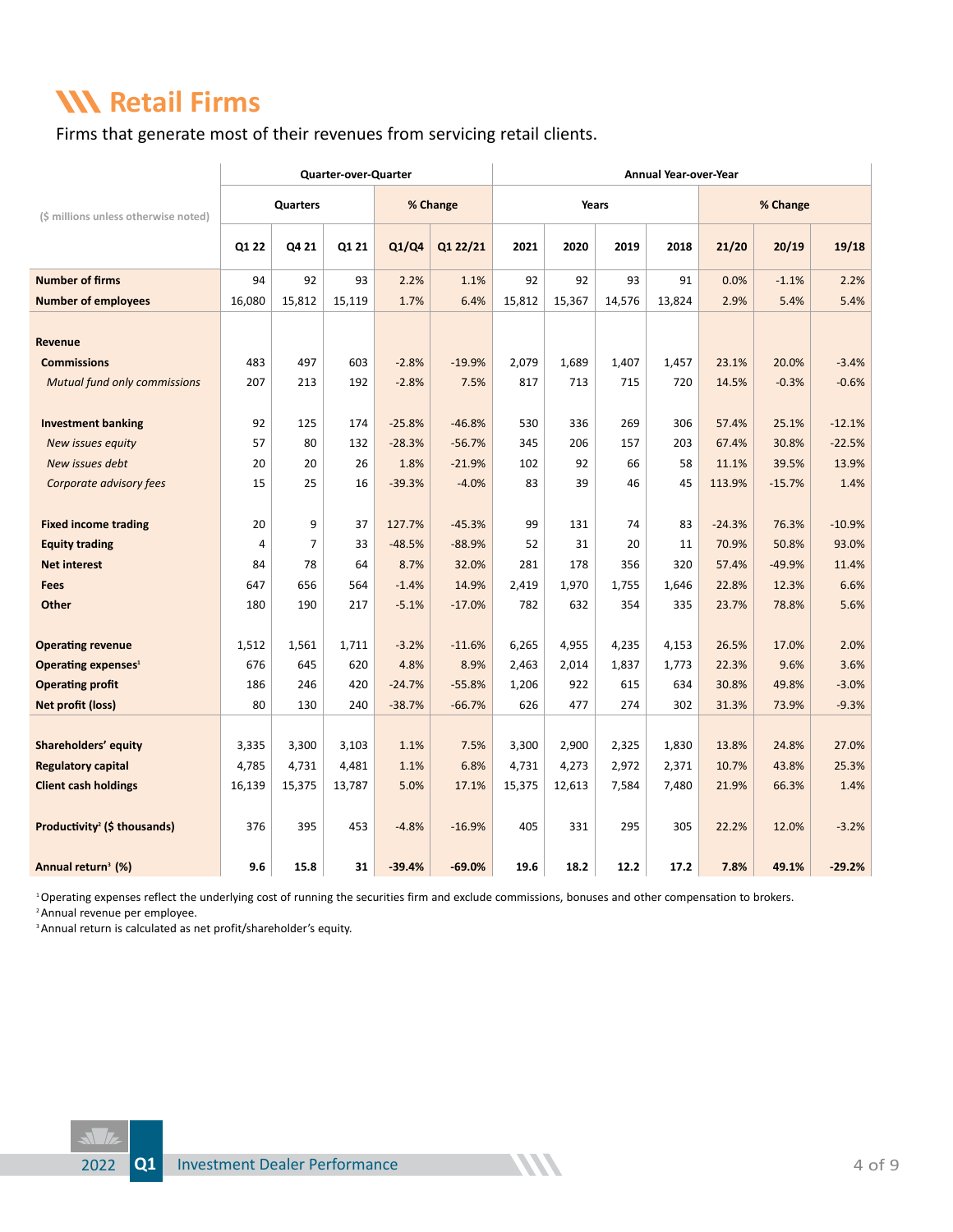# **Domestic Institutional**

Firms that generate most of their revenues from servicing institutional clients and have their head office located in Canada.

|                                          |                |          | Quarter-over-Quarter |          |          | Annual Year-over-Year |       |        |       |          |          |           |  |  |
|------------------------------------------|----------------|----------|----------------------|----------|----------|-----------------------|-------|--------|-------|----------|----------|-----------|--|--|
| (\$ millions unless otherwise noted)     |                | Quarters |                      |          | % Change |                       | Years |        |       |          | % Change |           |  |  |
|                                          | Q1 22          | Q4 21    | Q1 21                | Q1/Q4    | Q1 22/21 | 2021                  | 2020  | 2019   | 2018  | 21/20    | 20/19    | 19/18     |  |  |
| <b>Number of firms</b>                   | 37             | 38       | 38                   | $-2.6%$  | $-2.6%$  | 38                    | 37    | 38     | 34    | 2.7%     | $-2.6%$  | 11.8%     |  |  |
| <b>Number of employees</b>               | 1,172          | 1,158    | 1,111                | 1.2%     | 5.5%     | 1,158                 | 1,145 | 1,176  | 1,299 | 1.1%     | $-2.6%$  | $-9.5%$   |  |  |
|                                          |                |          |                      |          |          |                       |       |        |       |          |          |           |  |  |
| Revenue                                  |                |          |                      |          |          |                       |       |        |       |          |          |           |  |  |
| <b>Commissions</b>                       | 71             | 71       | 85                   | 0.0%     | $-15.6%$ | 284                   | 281   | 251    | 323   | 1.2%     | 11.7%    | $-22.1%$  |  |  |
|                                          |                |          |                      |          |          |                       |       |        |       |          |          |           |  |  |
| <b>Investment banking</b>                | 77             | 134      | 211                  | $-42.7%$ | $-63.6%$ | 614                   | 319   | 229    | 409   | 92.8%    | 39.3%    | $-44.0%$  |  |  |
| New issues equity                        | 32             | 69       | 143                  | $-53.8%$ | $-77.9%$ | 348                   | 181   | 93     | 233   | 91.9%    | 95.5%    | $-60.2%$  |  |  |
| New issues debt                          | 9              | 17       | 10                   | $-44.7%$ | $-8.3%$  | 55                    | 42    | 24     | 28    | 28.8%    | 73.8%    | $-12.8%$  |  |  |
| Corporate advisory fees                  | 36             | 48       | 57                   | $-26.3%$ | $-38.0%$ | 211                   | 95    | 111    | 148   | 123.2%   | $-15.0%$ | $-24.5%$  |  |  |
|                                          |                |          |                      |          |          |                       |       |        |       |          |          |           |  |  |
| <b>Fixed income trading</b>              | $\mathbf 1$    | $\Omega$ | 3                    | nm       | $-43.1%$ | $\overline{7}$        | 24    | 12     | 12    | $-70.4%$ | 95.1%    | 1.9%      |  |  |
| <b>Equity trading</b>                    | $\mathbf 1$    | 13       | 43                   | $-92.6%$ | $-97.7%$ | 46                    | 47    | 6      | $-23$ | $-1.7%$  | 725.3%   | 124.7%    |  |  |
| <b>Net interest</b>                      | $\mathbf{1}$   | 8        | $\mathbf{1}$         | $-86.1%$ | 69.2%    | 3                     | $-2$  | -3     | 24    | 236.4%   | 31.6%    | $-113.5%$ |  |  |
| <b>Fees</b>                              | 13             | 12       | 14                   | 4.5%     | $-4.8%$  | 50                    | 44    | 38     | 38    | 13.4%    | 15.7%    | 0.1%      |  |  |
| Other                                    | $\overline{2}$ | 6        | 5                    | $-68.2%$ | $-62.4%$ | 19                    | 128   | 82     | 52    | $-84.8%$ | 55.2%    | 59.0%     |  |  |
|                                          |                |          |                      |          |          |                       |       |        |       |          |          |           |  |  |
| <b>Operating revenue</b>                 | 168            | 245      | 361                  | $-31.3%$ | $-53.3%$ | 1,028                 | 844   | 620    | 837   | 21.7%    | 36.3%    | $-25.9%$  |  |  |
| Operating expenses <sup>1</sup>          | 94             | 100      | 98                   | $-5.3%$  | $-3.5%$  | 373                   | 387   | 437    | 445   | $-3.5%$  | $-11.5%$ | $-1.8%$   |  |  |
| <b>Operating profit</b>                  | 62             | 120      | 227                  | $-48.5%$ | $-72.6%$ | 557                   | 372   | 128    | 285   | 49.5%    | 190.4%   | $-55.0%$  |  |  |
| Net profit (loss)                        | 18             | 232      | 110                  | $-92.5%$ | $-84.1%$ | 402                   | 157   | $-26$  | 62    | 155.5%   | 696.2%   | $-142.7%$ |  |  |
|                                          |                |          |                      |          |          |                       |       |        |       |          |          |           |  |  |
| Shareholders' equity                     | 901            | 884      | 750                  | 2.0%     | 20.2%    | 884                   | 636   | 699    | 727   | 38.9%    | $-9.0%$  | $-3.8%$   |  |  |
| Regulatory capital                       | 1,197          | 1,191    | 1,107                | 0.5%     | 8.1%     | 1,191                 | 971   | 1,027  | 1,014 | 22.7%    | $-5.4%$  | 1.3%      |  |  |
| <b>Client cash holdings</b>              | 421            | 358      | 238                  | 17.4%    | 76.8%    | 358                   | 336   | 769    | 913   | 6.5%     | $-56.3%$ | $-15.7%$  |  |  |
|                                          |                |          |                      |          |          |                       |       |        |       |          |          |           |  |  |
| Productivity <sup>2</sup> (\$ thousands) | 574            | 846      | 1,298                | $-32.1%$ | $-55.8%$ | 902                   | 721   | 498    | 628   | 25.1%    | 44.8%    | $-20.7%$  |  |  |
| Annual return <sup>3</sup> (%)           | 7.8            | 105.3    | 59                   | $-92.6%$ | $-86.8%$ | 50.2                  | 22.4  | $-4.1$ | 8.3   | 124.4%   | 646.8%   | $-149.5%$ |  |  |

<sup>1</sup> Operating expenses reflect the underlying cost of running the securities firm and exclude commissions, bonuses and other compensation to brokers.

2 Annual revenue per employee.

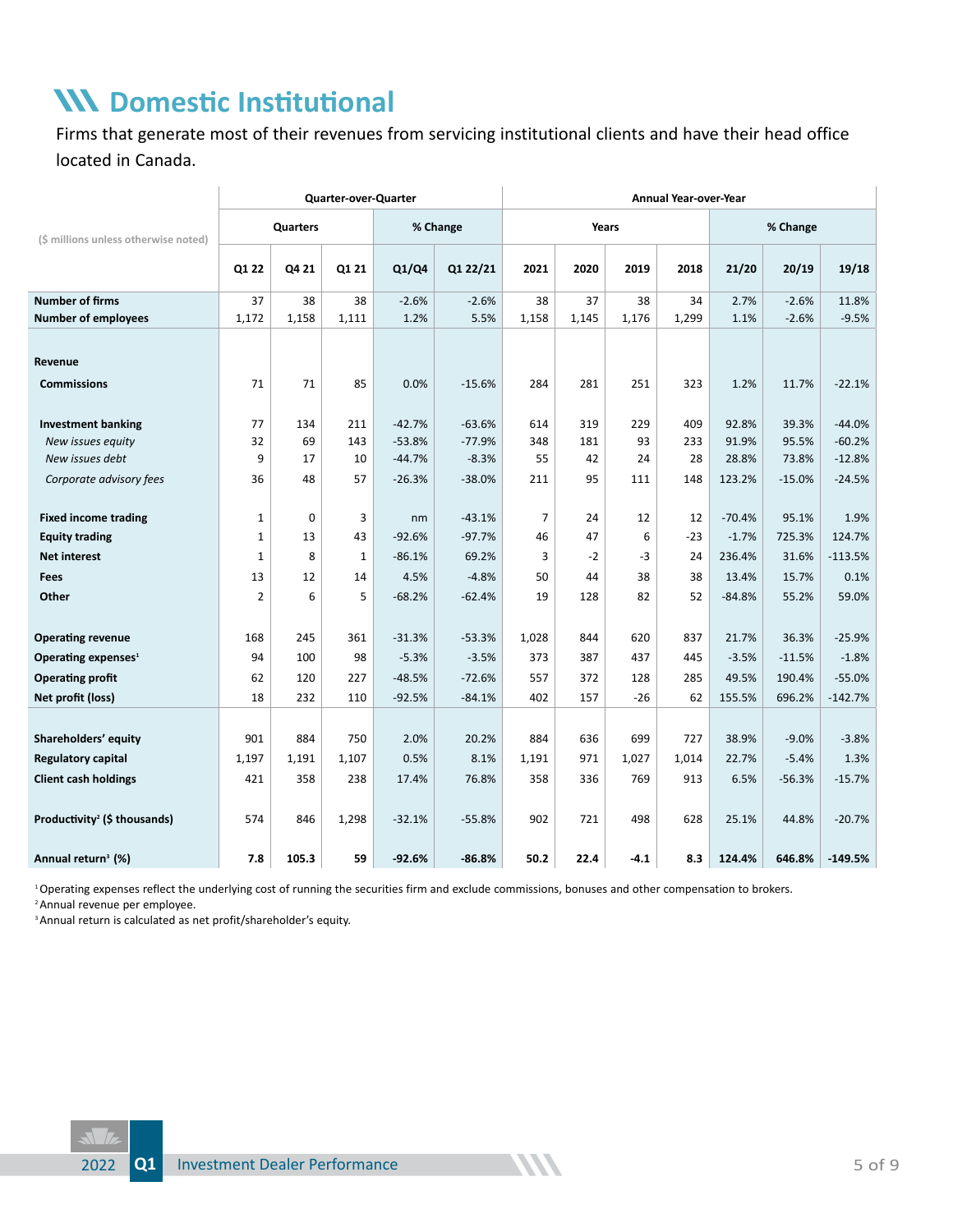## **Foreign Institutional**

Firms that generate most of their revenues from servicing institutional clients and have their head office located offshore.

|                                          | <b>Quarter-over-Quarter</b> |          |       |          |           |        | Annual Year-over-Year |       |       |           |           |          |  |  |  |
|------------------------------------------|-----------------------------|----------|-------|----------|-----------|--------|-----------------------|-------|-------|-----------|-----------|----------|--|--|--|
| (\$ millions unless otherwise noted)     |                             | Quarters |       |          | % Change  |        | Years                 |       |       | % Change  |           |          |  |  |  |
|                                          | Q1 22                       | Q4 21    | Q1 21 | Q1/Q4    | Q1 22/21  | 2021   | 2020                  | 2019  | 2018  | 21/20     | 20/19     | 19/18    |  |  |  |
| <b>Number of firms</b>                   | 26                          | 25       | 25    | 4.0%     | 4.0%      | 25     | 25                    | 26    | 26    | 0.0%      | $-3.8%$   | 0.0%     |  |  |  |
| <b>Number of employees</b>               | 1,001                       | 1,014    | 983   | $-1.3%$  | 1.8%      | 1,014  | 983                   | 1,084 | 982   | 3.2%      | $-9.3%$   | 10.4%    |  |  |  |
|                                          |                             |          |       |          |           |        |                       |       |       |           |           |          |  |  |  |
| Revenue                                  |                             |          |       |          |           |        |                       |       |       |           |           |          |  |  |  |
| <b>Commissions</b>                       | 49                          | 40       | 50    | 23.0%    | $-3.2%$   | 166    | 190                   | 147   | 181   | $-12.4%$  | 29.3%     | $-19.0%$ |  |  |  |
| <b>Investment banking</b>                | 141                         | 216      | 194   | $-34.8%$ | $-27.3%$  | 770    | 469                   | 403   | 351   | 64.1%     | 16.4%     | 14.9%    |  |  |  |
| New issues equity                        | 6                           | 34       | 30    | $-81.6%$ | $-79.3%$  | 126    | 111                   | 39    | 56    | 14.1%     | 181.3%    | $-30.2%$ |  |  |  |
| New issues debt                          | 34                          | 42       | 26    | $-18.6%$ | 32.8%     | 136    | 105                   | 77    | 75    | 30.4%     | 35.0%     | 3.9%     |  |  |  |
| Corporate advisory fees                  | 101                         | 140      | 138   | $-28.4%$ | $-27.2%$  | 507    | 254                   | 286   | 220   | 99.7%     | $-11.3%$  | 30.3%    |  |  |  |
|                                          |                             |          |       |          |           |        |                       |       |       |           |           |          |  |  |  |
| <b>Fixed income trading</b>              | $-160$                      | $-148$   | $-60$ | $-8.0%$  | $-168.8%$ | $-292$ | 149                   | 279   | 176   | $-296.2%$ | $-46.8%$  | 59.1%    |  |  |  |
| <b>Equity trading</b>                    | 467                         | 485      | 538   | $-3.8%$  | $-13.3%$  | 1,648  | $-609$                | 246   | 180   | 370.8%    | $-347.7%$ | 36.3%    |  |  |  |
| <b>Net interest</b>                      | -4                          | $-12$    | $-7$  | 65.9%    | 44.3%     | $-46$  | 20                    | 22    | 7     | $-336.4%$ | $-12.1%$  | 235.2%   |  |  |  |
| Fees                                     | 37                          | 33       | 40    | 10.3%    | $-7.9%$   | 155    | 134                   | 129   | 139   | 15.5%     | 4.1%      | $-7.3%$  |  |  |  |
| Other                                    | 48                          | 75       | 53    | $-35.7%$ | $-9.0%$   | 272    | 185                   | 156   | 210   | 46.8%     | 18.7%     | $-25.6%$ |  |  |  |
|                                          |                             |          |       |          |           |        |                       |       |       |           |           |          |  |  |  |
| <b>Operating revenue</b>                 | 368                         | 404      | 425   | $-8.8%$  | $-13.3%$  | 1,585  | 1,457                 | 1,188 | 1,118 | 8.8%      | 22.7%     | 6.2%     |  |  |  |
| Operating expenses <sup>1</sup>          | 182                         | 165      | 188   | 10.5%    | $-3.1%$   | 718    | 688                   | 615   | 583   | 4.4%      | 11.9%     | 5.4%     |  |  |  |
| <b>Operating profit</b>                  | 177                         | 228      | 226   | $-22.7%$ | $-21.9%$  | 822    | 718                   | 527   | 496   | 14.5%     | 36.4%     | 6.2%     |  |  |  |
| Net profit (loss)                        | 92                          | 133      | 107   | $-31.0%$ | $-13.7%$  | 439    | 389                   | 250   | 214   | 12.7%     | 55.9%     | 16.9%    |  |  |  |
|                                          |                             |          |       |          |           |        |                       |       |       |           |           |          |  |  |  |
| Shareholders' equity                     | 4,393                       | 4,346    | 4,080 | 1.1%     | 7.7%      | 4,346  | 3,986                 | 3,194 | 3,064 | 9.0%      | 24.8%     | 4.2%     |  |  |  |
| <b>Regulatory capital</b>                | 6,637                       | 6,584    | 6,320 | 0.8%     | 5.0%      | 6,584  | 6,746                 | 5,968 | 5,343 | $-2.4%$   | 13.0%     | 11.7%    |  |  |  |
| <b>Client cash holdings</b>              | 1,741                       | 1,683    | 1,537 | 3.5%     | 13.2%     | 1,683  | 1,732                 | 1,117 | 1,024 | $-2.8%$   | 55.1%     | 9.1%     |  |  |  |
| Productivity <sup>2</sup> (\$ thousands) | 1,472                       | 1,594    | 1,729 | $-7.6%$  | $-14.9%$  | 1,568  | 1,462                 | 1,142 | 1,148 | 7.3%      | 28.0%     | $-0.5%$  |  |  |  |
| Annual return <sup>3</sup> (%)           | 8.4                         | 12.3     | 10    | $-31.7%$ | $-19.8%$  | 10.4   | 11.5                  | 7.9   | 7.2   | $-9.8%$   | 45.6%     | 10.0%    |  |  |  |

<sup>1</sup> Operating expenses reflect the underlying cost of running the securities firm and exclude commissions, bonuses and other compensation to brokers.

<sup>2</sup> Annual revenue per employee.

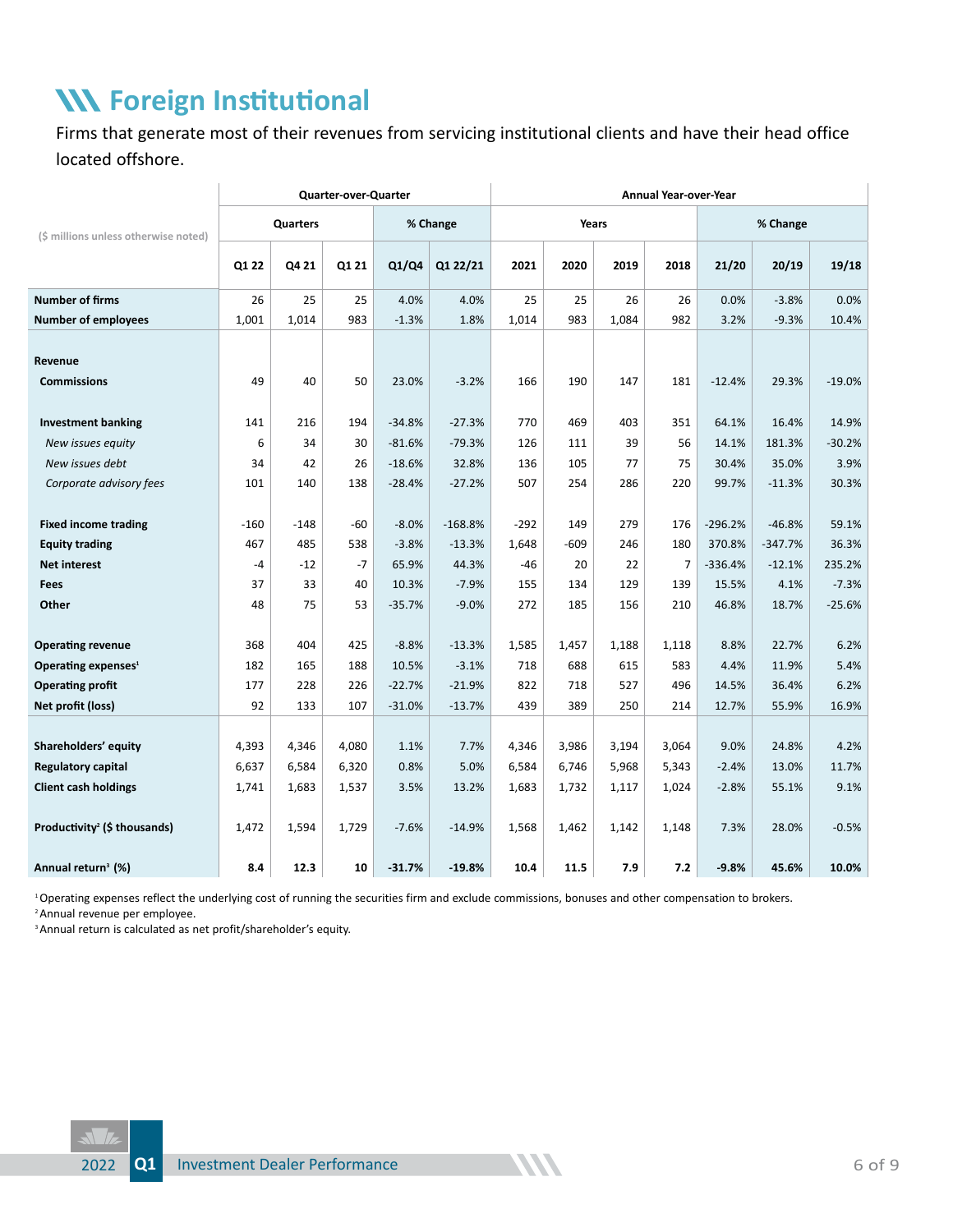## **Retail Full Service**

Firms that generate most of their revenues from servicing retail clients and have their own front and back offices.

|                                          | Quarter-over-Quarter |                |        |          |          |        | <b>Annual Year-over-Year</b> |       |                |          |          |          |  |  |
|------------------------------------------|----------------------|----------------|--------|----------|----------|--------|------------------------------|-------|----------------|----------|----------|----------|--|--|
| (\$ millions unless otherwise noted)     |                      | Quarters       |        |          | % Change |        | Years                        |       |                |          | % Change |          |  |  |
|                                          | Q1 22                | Q4 21          | Q1 21  | Q1/Q4    | Q1 22/21 | 2021   | 2020                         | 2019  | 2018           | 21/20    | 20/19    | 19/18    |  |  |
| <b>Number of firms</b>                   | 33                   | 31             | 31     | 6.5%     | 6.5%     | 31     | 30                           | 30    | 30             | 3.3%     | 0.0%     | 0.0%     |  |  |
| <b>Number of employees</b>               | 7,988                | 7,852          | 7,565  | 1.7%     | 5.6%     | 7,852  | 7,091                        | 6,473 | 6,305          | 10.7%    | 9.5%     | 2.7%     |  |  |
| Revenue                                  |                      |                |        |          |          |        |                              |       |                |          |          |          |  |  |
| <b>Commissions</b>                       | 294                  | 306            | 395    | $-3.9%$  | $-25.7%$ | 1,310  | 1.007                        | 764   | 793            | 30.1%    | 31.9%    | $-3.8%$  |  |  |
| <b>Mutual fund only commissions</b>      | 129                  | 133            | 121    | $-3.3%$  | 6.6%     | 514    | 424                          | 424   | 417            | 21.2%    | 0.0%     | 1.7%     |  |  |
|                                          |                      |                |        |          |          |        |                              |       |                |          |          |          |  |  |
| <b>Investment banking</b>                | 62                   | 85             | 121    | $-27.8%$ | $-49.0%$ | 366    | 243                          | 186   | 214            | 50.9%    | 30.4%    | $-13.2%$ |  |  |
| New issues equity                        | 33                   | 48             | 89     | $-31.9%$ | $-62.9%$ | 226    | 128                          | 90    | 131            | 75.9%    | 42.6%    | $-31.0%$ |  |  |
| New issues debt                          | 18                   | 17             | 23     | 4.2%     | $-20.0%$ | 92     | 86                           | 61    | 53             | 6.8%     | 42.0%    | 14.5%    |  |  |
| Corporate advisory fees                  | 10                   | 19             | 9      | $-46.0%$ | 14.4%    | 48     | 28                           | 35    | 31             | 71.6%    | $-20.5%$ | 14.6%    |  |  |
|                                          |                      |                |        |          |          |        |                              |       |                |          |          |          |  |  |
| <b>Fixed income trading</b>              | 16                   | 3              | 32     | 485.4%   | $-50.1%$ | 76     | 97                           | 47    | 58             | $-21.6%$ | 109.2%   | $-19.7%$ |  |  |
| <b>Equity trading</b>                    | $\overline{2}$       | $\overline{2}$ | 16     | 17.6%    | $-86.6%$ | 23     | 10                           | 5     | $\overline{2}$ | 133.9%   | 76.6%    | 207.3%   |  |  |
| <b>Net interest</b>                      | 66                   | 61             | 50     | 7.3%     | 32.0%    | 220    | 93                           | 213   | 199            | 137.1%   | $-56.3%$ | 6.9%     |  |  |
| <b>Fees</b>                              | 377                  | 371            | 333    | 1.6%     | 13.2%    | 1,403  | 987                          | 904   | 880            | 42.2%    | 9.2%     | 2.7%     |  |  |
| Other                                    | 109                  | 109            | 149    | $-0.4%$  | $-27.2%$ | 496    | 392                          | 162   | 118            | 26.6%    | 142.1%   | 36.7%    |  |  |
| <b>Operating revenue</b>                 | 923                  | 939            | 1,113  | $-1.7%$  | $-17.0%$ | 3,916  | 2,815                        | 2,286 | 2,265          | 39.1%    | 23.1%    | 0.9%     |  |  |
| Operating expenses <sup>1</sup>          | 461                  | 429            | 434    | 7.4%     | 6.2%     | 1,687  | 1,188                        | 1,031 | 982            | 42.1%    | 15.2%    | 4.9%     |  |  |
| <b>Operating profit</b>                  | 121                  | 157            | 317    | $-23.3%$ | $-62.0%$ | 858    | 651                          | 404   | 435            | 31.9%    | 61.0%    | $-7.0%$  |  |  |
| Net profit (loss)                        | 55                   | 92             | 193    | $-40.7%$ | $-71.7%$ | 487    | 387                          | 219   | 223            | 25.9%    | 76.9%    | $-1.8%$  |  |  |
|                                          |                      |                |        |          |          |        |                              |       |                |          |          |          |  |  |
| Shareholders' equity                     | 2,495                | 2,449          | 2,347  | 1.9%     | 6.3%     | 2,449  | 1,948                        | 1,527 | 1,088          | 25.7%    | 27.6%    | 40.4%    |  |  |
| <b>Regulatory capital</b>                | 3,798                | 3,732          | 3,582  | 1.8%     | 6.0%     | 3,732  | 3,082                        | 1,945 | 1,388          | 21.1%    | 58.4%    | 40.1%    |  |  |
| <b>Client cash holdings</b>              | 13,166               | 12,585         | 11,102 | 4.6%     | 18.6%    | 12,585 | 9,290                        | 5,728 | 5,335          | 35.5%    | 62.2%    | 7.4%     |  |  |
|                                          |                      |                |        |          |          |        |                              |       |                |          |          |          |  |  |
| Productivity <sup>2</sup> (\$ thousands) | 462                  | 479            | 588    | $-3.4%$  | $-21.4%$ | 507    | 415                          | 354   | 364            | 22.2%    | 17.3%    | $-2.8%$  |  |  |
| Annual return <sup>3</sup> (%)           | 8.8                  | 15.1           | 33     | $-41.8%$ | $-73.3%$ | 20.3   | 22.2                         | 14.9  | 21.7           | $-8.5%$  | 49.3%    | $-31.4%$ |  |  |

<sup>1</sup> Operating expenses reflect the underlying cost of running the securities firm and exclude commissions, bonuses and other compensation to brokers.

2 Annual revenue per employee.

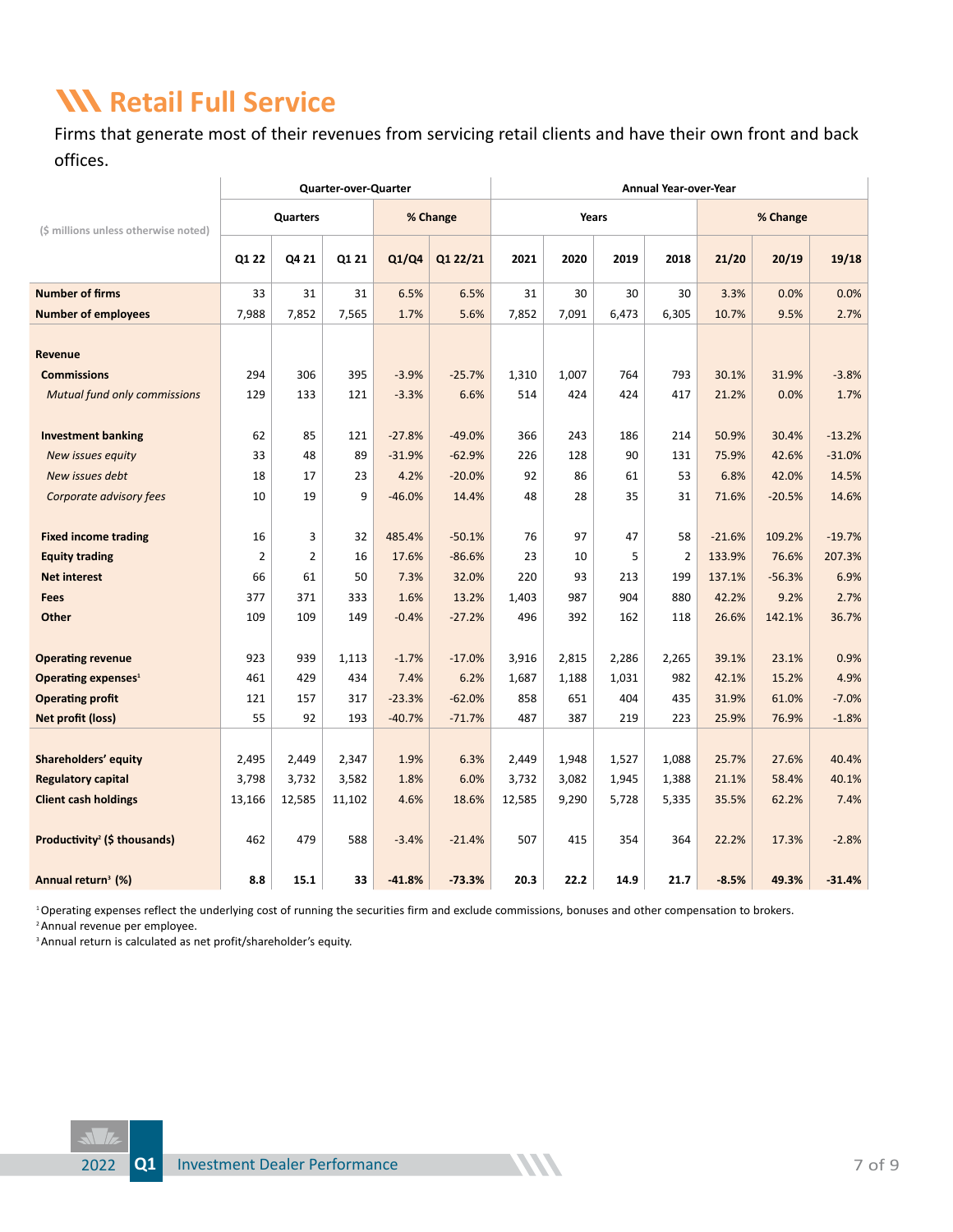#### **Retail Introducers**

Firms that generate most of their revenues from servicing retail clients and typically do not have back offices (use a "carrier" firm to manage their back office).

|                                          |                |                | <b>Quarter-over-Quarter</b> |          |          | <b>Annual Year-over-Year</b> |       |       |       |          |          |          |  |
|------------------------------------------|----------------|----------------|-----------------------------|----------|----------|------------------------------|-------|-------|-------|----------|----------|----------|--|
| (\$ millions unless otherwise noted)     |                | Quarters       |                             |          | % Change |                              | Years |       |       |          | % Change |          |  |
|                                          | Q1 22          | Q4 21          | Q1 21                       | Q1/Q4    | Q1 22/21 | 2021                         | 2020  | 2019  | 2018  | 21/20    | 20/19    | 19/18    |  |
| <b>Number of firms</b>                   | 61             | 61             | 62                          | 0.0%     | $-1.6%$  | 61                           | 62    | 63    | 61    | $-1.6%$  | $-1.6%$  | 3.3%     |  |
| <b>Number of employees</b>               | 8,092          | 7,960          | 7,554                       | 1.7%     | 7.1%     | 7,960                        | 8,276 | 8,103 | 7,519 | $-3.8%$  | 2.1%     | 7.8%     |  |
| Revenue                                  |                |                |                             |          |          |                              |       |       |       |          |          |          |  |
| <b>Commissions</b>                       | 190            | 192            | 208                         | $-1.1%$  | $-8.9%$  | 769                          | 682   | 644   | 664   | 12.7%    | 5.9%     | $-3.0%$  |  |
| <b>Mutual fund only commissions</b>      | 78             | 80             | 72                          | $-1.9%$  | 9.0%     | 303                          | 289   | 292   | 303   | 4.8%     | $-0.7%$  | $-3.8%$  |  |
| <b>Investment banking</b>                | 31             | 39             | 53                          | $-21.6%$ | $-41.6%$ | 164                          | 94    | 83    | 92    | 74.2%    | 13.0%    | $-9.4%$  |  |
| New issues equity                        | 24             | 31             | 43                          | $-22.9%$ | $-44.0%$ | 119                          | 78    | 67    | 73    | 53.4%    | 15.2%    | $-7.2%$  |  |
| New issues debt                          | 2              | $\overline{2}$ | 3                           | $-16.5%$ | $-35.8%$ | 10                           | 6     | 5     | 5     | 75.4%    | 11.2%    | 7.5%     |  |
| Corporate advisory fees                  | 5              | 6              | $\overline{7}$              | $-16.8%$ | $-28.9%$ | 35                           | 11    | 11    | 14    | 225.3%   | 0.3%     | $-26.5%$ |  |
| <b>Fixed income trading</b>              | 4              | 6              | 5                           | $-29.4%$ | $-16.3%$ | 23                           | 34    | 28    | 25    | $-31.9%$ | 21.0%    | 9.2%     |  |
| <b>Equity trading</b>                    | $\overline{2}$ | 5              | 18                          | $-70.4%$ | $-90.9%$ | 30                           | 21    | 15    | 9     | 41.7%    | 41.3%    | 69.6%    |  |
| <b>Net interest</b>                      | 19             | 16             | 14                          | 14.0%    | 31.8%    | 60                           | 85    | 144   | 121   | $-29.3%$ | $-40.5%$ | 18.8%    |  |
| <b>Fees</b>                              | 271            | 286            | 231                         | $-5.2%$  | 17.3%    | 1,017                        | 984   | 851   | 767   | 3.3%     | 15.6%    | 11.0%    |  |
| Other                                    | 71             | 81             | 68                          | $-11.4%$ | 5.4%     | 286                          | 241   | 192   | 217   | 19.0%    | 25.5%    | $-11.4%$ |  |
|                                          |                |                |                             |          |          |                              |       |       |       |          |          |          |  |
| <b>Operating revenue</b>                 | 589            | 627            | 598                         | $-6.1%$  | $-1.5%$  | 2,354                        | 2,146 | 1,957 | 1,889 | 9.7%     | 9.6%     | 3.6%     |  |
| Operating expenses <sup>1</sup>          | 215            | 215            | 186                         | $-0.3%$  | 15.3%    | 776                          | 826   | 806   | 791   | $-6.1%$  | 2.5%     | 1.9%     |  |
| <b>Operating profit</b>                  | 65             | 89             | 103                         | $-27.0%$ | $-36.9%$ | 347                          | 271   | 211   | 200   | 28.1%    | 28.3%    | 5.9%     |  |
| Net profit (loss)                        | 25             | 38             | 46                          | $-33.9%$ | $-46.1%$ | 139                          | 90    | 55    | 79    | 54.3%    | 62.0%    | $-30.1%$ |  |
|                                          |                |                |                             |          |          |                              |       |       |       |          |          |          |  |
| Shareholders' equity                     | 840            | 851            | 756                         | $-1.3%$  | 11.0%    | 851                          | 952   | 798   | 742   | $-10.6%$ | 19.4%    | 7.5%     |  |
| <b>Regulatory capital</b>                | 987            | 999            | 899                         | $-1.2%$  | 9.8%     | 999                          | 1,192 | 1,027 | 983   | $-16.1%$ | 16.0%    | 4.5%     |  |
| <b>Client cash holdings</b>              | 2,973          | 2,790          | 2,684                       | 6.6%     | 10.8%    | 2,790                        | 3,322 | 1,856 | 2,145 | $-16.0%$ | 79.0%    | $-13.5%$ |  |
| Productivity <sup>2</sup> (\$ thousands) | 291            | 315            | 317                         | $-7.6%$  | $-8.1%$  | 303                          | 262   | 249   | 256   | 15.6%    | 5.4%     | $-2.8%$  |  |
| Annual return <sup>3</sup> (%)           | 11.9           | 17.7           | 25                          | $-33.0%$ | -51.5%   | 17.3                         | 10.2  | 7.1   | 10.9  | 69.5%    | 43.5%    | $-34.8%$ |  |

1 Operating expenses reflect the underlying cost of running the securities firm and exclude commissions, bonuses and other compensation to brokers.

<sup>2</sup> Annual revenue per employee.